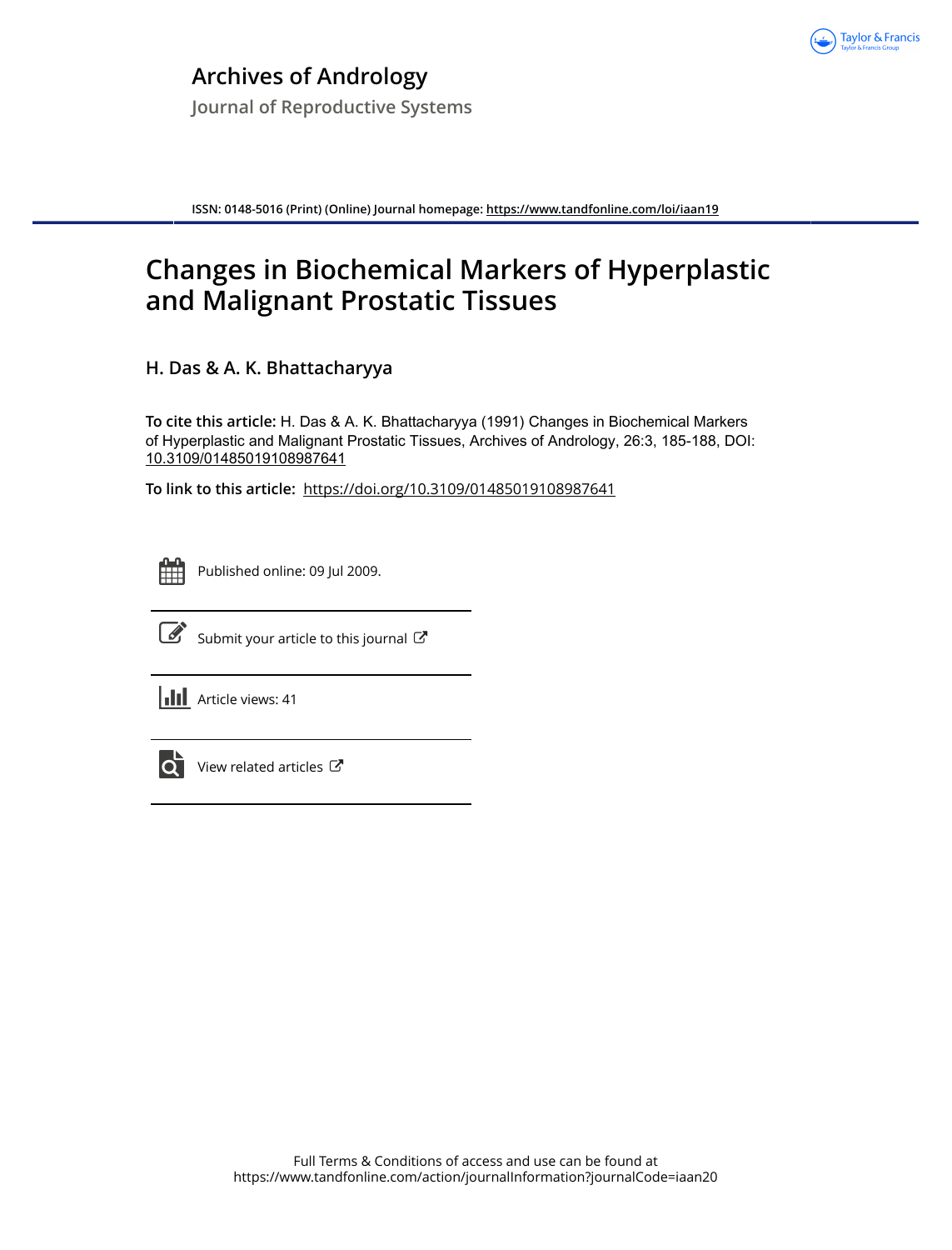## **CHANGES IN BIOCHEMICAL MARKERS OF HYPERPLASTIC AND MALIGNANT PROSTATIC TISSUES**

### H. DAS and A. K. BHATTACHARYYA

Some biochemical markers were evaluated in human prostatic tissue obtained **from** patients with benign hyperplasia. There was an almost threefold increase in the activity of acid phosphatase **of** these patients as compared **to** that of normal men. The changes in the acid phosphatase activity were directly correlated with citric acid concentration. Significant  $(p < 0.001)$  increases in the content of citric acid, zinc, and calcium in benign hyperplastic prostates was found. There was no change in the activity **of** aminopeptidase. The activities of both enzymes were lower in malignant prostatic tissues.

**Key Words: Hyperplasia; Markers; Cancer; Prostatic.** 

#### **INTRODUCTION**

Certain biochemical parameters are useful in the diagnosis of malignancy and the progression of tumors **[l,** 5, 211. Prostatic acid phosphatase occurs in its highest concentrations in seminal plasma and shows androgen dependence **[17, 191;** this is a possible diagnostic indicator for the development of prostatic carcinomas [2, **231.** In human prostatic carcinoma and benign prostatic hyperplasia, nuclear androgen receptor levels change in comparison to the normal prostate [6, 111. The concentration of Zn, which exhibits very high levels in the human prostate, is correlated with prostatic carcinoma, showing reduced values during malignancy **[8, 101** and relatively higher levels in benign prostatic hyperplasia [20].

The present study was undertaken to evaluate the possible changes in the biochemical markers of the prostate in normal, benign prostatic hyperplasia and malignant human prostates.

#### **MATERIALS AND METHODS**

Human benign prostatic hyperplastic and cancerous tissues were obtained from Calcutta National Medical College and Hospital (Calcutta, *700* 014, India) and the Institute for Post-Graduate Medical Education and Research (Calcutta, India). The tissues were obtained from open prostate surgery. Normal human prostates were obtained from the morgue of Calcutta Medical College Hospitals within 4 to **6** hr

Received 10/29/90; accepted 11/7/90.

**From** the Reproductive Biology Laboratory, Department of Biochemistry, Calcutta University College of Science, 35 Ballygunge Circular Road, Calcutta, 700 019, India.

Address reprint requests to: Prof. **A. K.** Bhattacharyya, Professor **of** Biochemistry, University of Calcutta, Calcutta, 700 019, India.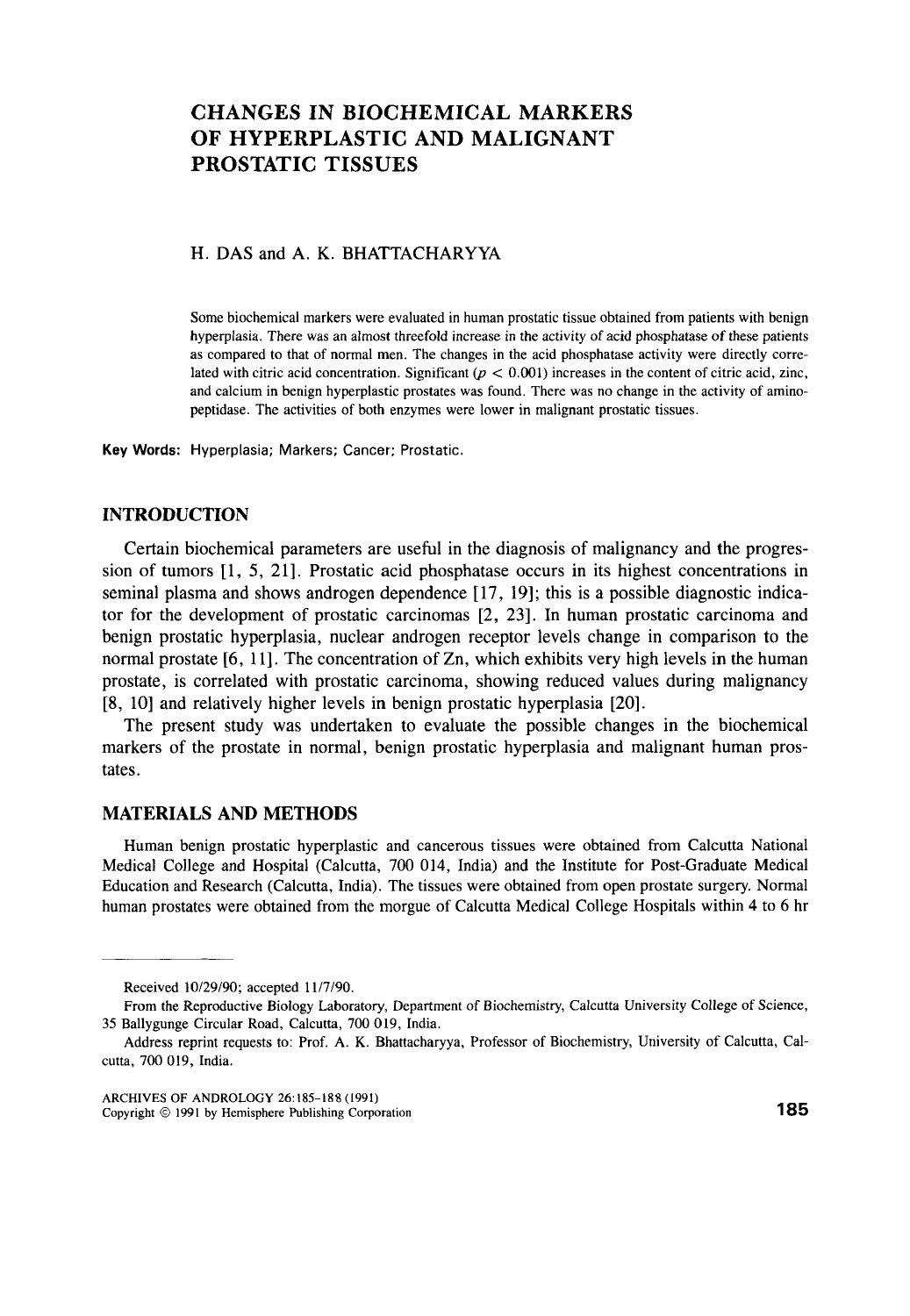| Cases<br>(number of patients)       | Acid<br>phosphatase<br>(mg PNP/ml/min) | Citric<br>acid<br>$(\mu$ g/ml) | Zinc<br>$(\mu$ g/ml) | Calcium<br>$(\mu$ g/ml) | Aminopeptidase<br>( $\mu$ g $\beta$ -naphthylamine/<br>ml/min) | Protein<br>(mg/ml) |
|-------------------------------------|----------------------------------------|--------------------------------|----------------------|-------------------------|----------------------------------------------------------------|--------------------|
| Normal $(7)$                        | $2.45 \pm 0.4$                         | $37 \pm 4.4$                   | $4.2 \pm 1.1$        | $28 \pm 1.7$            | $31.7 \pm 3.7$                                                 | $5.3 \pm 0.39$     |
| Benign (7)                          | $6.96 \pm 0.1$                         | $104 \pm 7.9$                  | $33.1 \pm 4.6$       | $50 \pm 4.5$            | $30.3 \pm 2.2$                                                 | $5.2 \pm 0.10$     |
| Malignant (2)<br>$p$ values between | $1.00 \pm 0.2$                         | $23 \pm 5.5$                   | $9.4 \pm 3.2$        | $38 \pm 7.5$            | $18.9 \pm 6.9$                                                 | $5.2 \pm 0.80$     |
| normal and benign                   | p < 0.005                              | p < 0.001                      | p < 0.001            | p < 0.001               | Insignificant                                                  | Insignificar       |

**TABLE 1 Variation in the Levels of Some Marker Components of Normal, Benign Hyperplastic, and Malignant F'rostat Tissues** 

Values are mean  $\pm$  SEM.

after the accidental death of normal men between 42 and 63 years of age. Copland et al. [3] stated that acid phosphatase activity in prostatic tissues of patients with benign hyperplasia or carcinoma has no correlation with the age of the patient. Postmortem stabilities of the enzymes were checked.

Prostatic tissues were immediately placed on crushed ice, minced, and homogenized in 0.025 mol/L sodium acetate buffer, pH 5. The homogenates were centrifuged at  $10,000 \times g$  for 15 min. All steps were carried out at 0" to **4°C.** Supernatants were collected and were used to assay enzymatic and nonenzymatic parameters. Only two cancerous samples could be obtained during a period of 15 months, and therefore statistical evaluations were not performed with values obtained from malignant prostates. Acid phosphatase activity was measured [9] using p-nitrophenylphosphate as a substrate and 100 mmol/L acetate buffer, pH 5. Aminopeptidase activity was estimated [ 131 using **L-leucine-P-napthylamide** HCl as a substrate. Zine and calcium concentrations were measured [4, **71,** and citric acid concentration and total protein were estimated [15, 181.

#### **RESULTS**

Table 1 shows the changes in the levels of several enzymatic and nonenzymatic constituents of the normal, benign prostatic hyperplastic and cancerous prostatic tissue homogenates. **A**  statistically significant ( $p < 0.005$ ) increase in the activity of acid phosphatase was observed in benign prostatic hyperplasia as compared to that of the normal prostate tissue. There was **a**  decrease in the activity of cancerous prostate tissue. The level of aminopeptidase activity remained the same when compared with benign hyperplastic tissue and the control; however, a decrease was demonstrated in malignant tissues. Among the nonenzymatic parameters, a highly significant ( $p < 0.001$ ) increase in concentrations of zinc and calcium was observed in benign prostatic hyperplasia when compared to normal prostate tissue. In carcinoma, however, there was only a twofold increase in the zinc level. Citric acid also showed a highly significant  $(p < 0.001)$  increase in concentration in the benign hyperplastic prostates. In cancerous prostates, the concentration was decreased, whereas total protein content was unchanged.

#### **DISCUSSION**

**A** direct relationship was found between the prostatic acid phosphatase activity and citric acid concentration, with a parallel threefold increase in benign prostatic hyperplastic tissues in comparison to normal prostate tissue. The result is of significance for the early detection and screening of benign prostatic growth. However, malignant prostate tissue appears to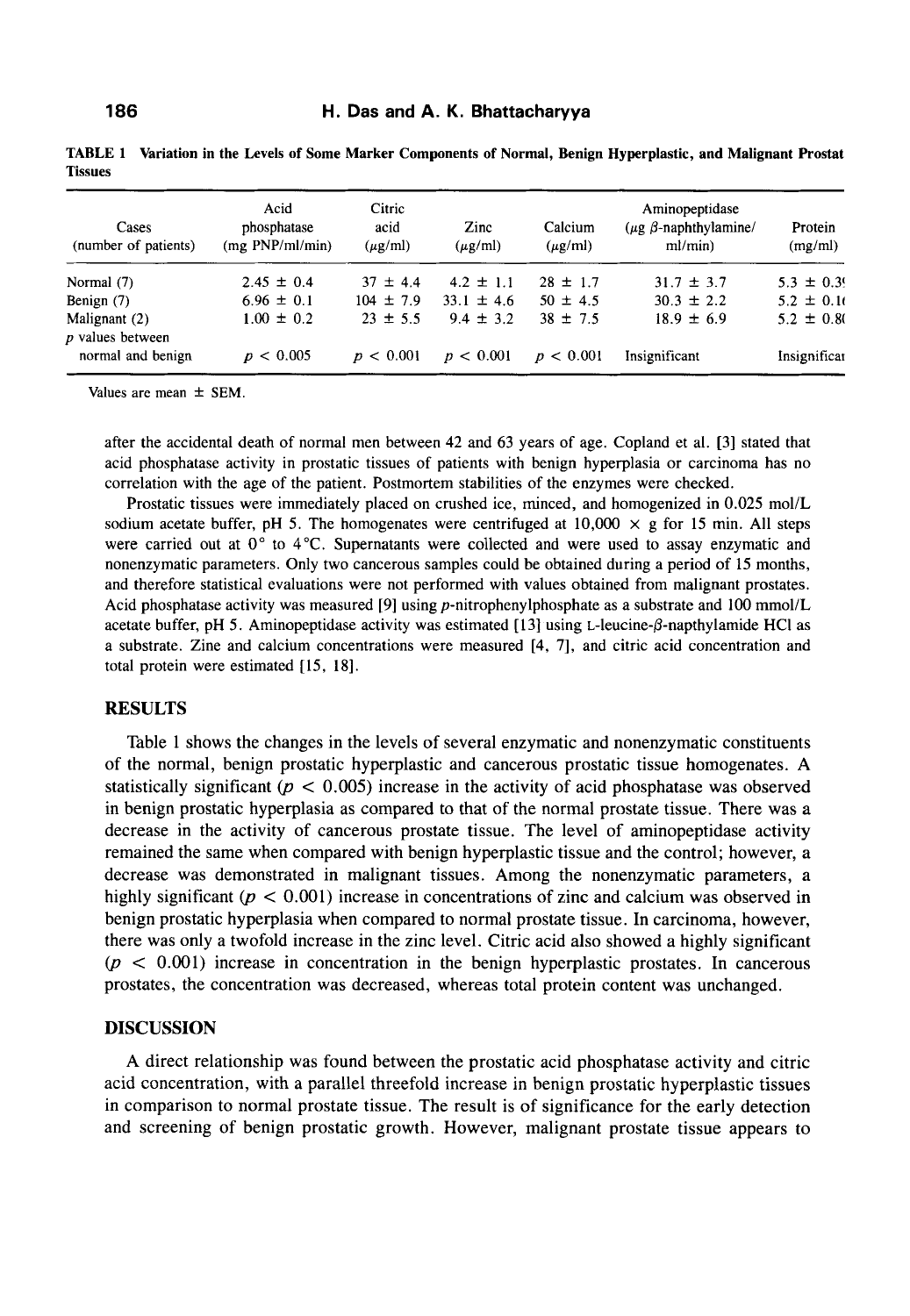#### **Benign Hyperplastic Prostatic Markers 187**

have less enzymes and citric acid, when measured on a wet-weight basis. Copland et al. [3] also showed that the specific activity of acid phosphatase in tissues with benign prostatic hyperplasia was significantly higher than that in prostatic tissues with carcinoma. Lad et al. [12] stated that prostatic acid phosphatase activity is elevated as a result of the increase in the number of cells rather than the enhanced secretion during prostatic cancer. The present results do not support the results of Lad et al. [12] and show significantly higher contents of the enzyme with concomitant significant increases in citric acid and zinc levels in benign prostatic hyperplasia. However, the decrease in malignant cases could not be explained at this stage, although Woodard [22] reported lower activities of acid phosphatase in carcinomatous prostates. Among the cations, zinc and calcium contents showed significant increases in benign prostatic hyperplasia as a result **of** the high levels of these components in citric acid in primary tumors.

Acknowledgment: This study was supported by a grant from the Council of Scientific and Industrial Research, New Delhi, India.

#### **REFERENCES**

- 1. Bickis IJ, Henderson IWD (966): Biochemical studies of human tumors. I. Estimation of tumor malignancy from metabolic measurements in vitro. Cancer 19:89-102
- 2. Chu TM, Wang MC, Lee CL, Killan CS, Murphy GP (1982): Prostatic acid phosphatase. In: Human Prostatic Cancer. Chu TM (Ed). New York: Marcel Dekker, pp 117-136
- 3. Copland GT, Whitehurst GB, Pretlow TP, Boohaker EA, Bartolucci AA, Pretlow TG (1983):' Acid phosphatase in prostatic tissue homogenates from patients with benign prostatic hyperplasia and prostatic carcinoma. Cancer 52:155-160
- 4. Fuentes J, Miro J, Riera **J** (1982): Simple colorimetric method for seminal plasma zinc assay. Andrologia 14:322-327
- 5. Greengard 0, Herzfeld A (1977): The undifferentiated enzymatic composition of human fetal lung and pulmonary tumors. Cancer Res 37:884-891
- 6. Grimaldo JI, Meikle AW (1984): Increased levels of nuclear androgen receptors in hyperplastic prostates of aging men. J Steroid Biochem 21: 147-150
- 7. Grindler EM, King JD (1972): Rapid colorimetric determination of calcium in biological fluids with methylthymol blue. Am **J** Clin Pathol 58:376-382
- 8. Hoare R, Delory GE, Penner DW (1956): Zinc and acid phosphatase in human prostate. Cancer 9:721-726
- 9. Kavanagh JP, Bardsley WG (1979): The identity of acid and alkaline phosphatase of human seminal plasma. J Reprod Fertil 57:43-48
- 10. Kerr WK, Keresteci AG, Mayoh H (1960): Distribution of zinc within human prostate. Cancer 13:550-554
- **11.** Kyprianou N, Davies P (1986): Association states of androgen receptors in nuclei of human benign hypertrophic prostate. Prostate 8:363-380
- 12. Lad PM, Learn DB, Cooper JF, Reisinger DM (1984): Distribution of prostatic acid phosphatase isoenzymes in normal and cancerous states. Clin Chim Acta 141:51-65
- 13. Little GH, Starnes WL, Behel FJ (1976): Human liver aminopeptidase. In: Methods in Enzymology, vol. 45. Lorand L (Ed). New York: Academic Press, pp 495-503
- 14. London M, McHugh R, Hudson PB (1954): On low acid phosphatase values of patients with known metastatic cancer of the prostate. Cancer Res 14:718-724
- 15. Lowry OH, Rosebrough NJ, Farr AL, Randall RJ (1951): Protein measurement with the Folin phenol reagent. J Biol Chem 193:265-275
- 16. Mandal A, Bhattacharyya AK (1985): Studies on the coagulational characteristics of human ejaculates. Andrologia 17:80-86
- 17. Ostrowski W (1980): Human prostatic acid phosphatase: Physicochemical and catalytic properties. In: Male Accessory **Sex** Glands. Spring-Mills E, Hafez ESE (Eds). Elsevier: North-Holland Biomedical Press, pp 197-213